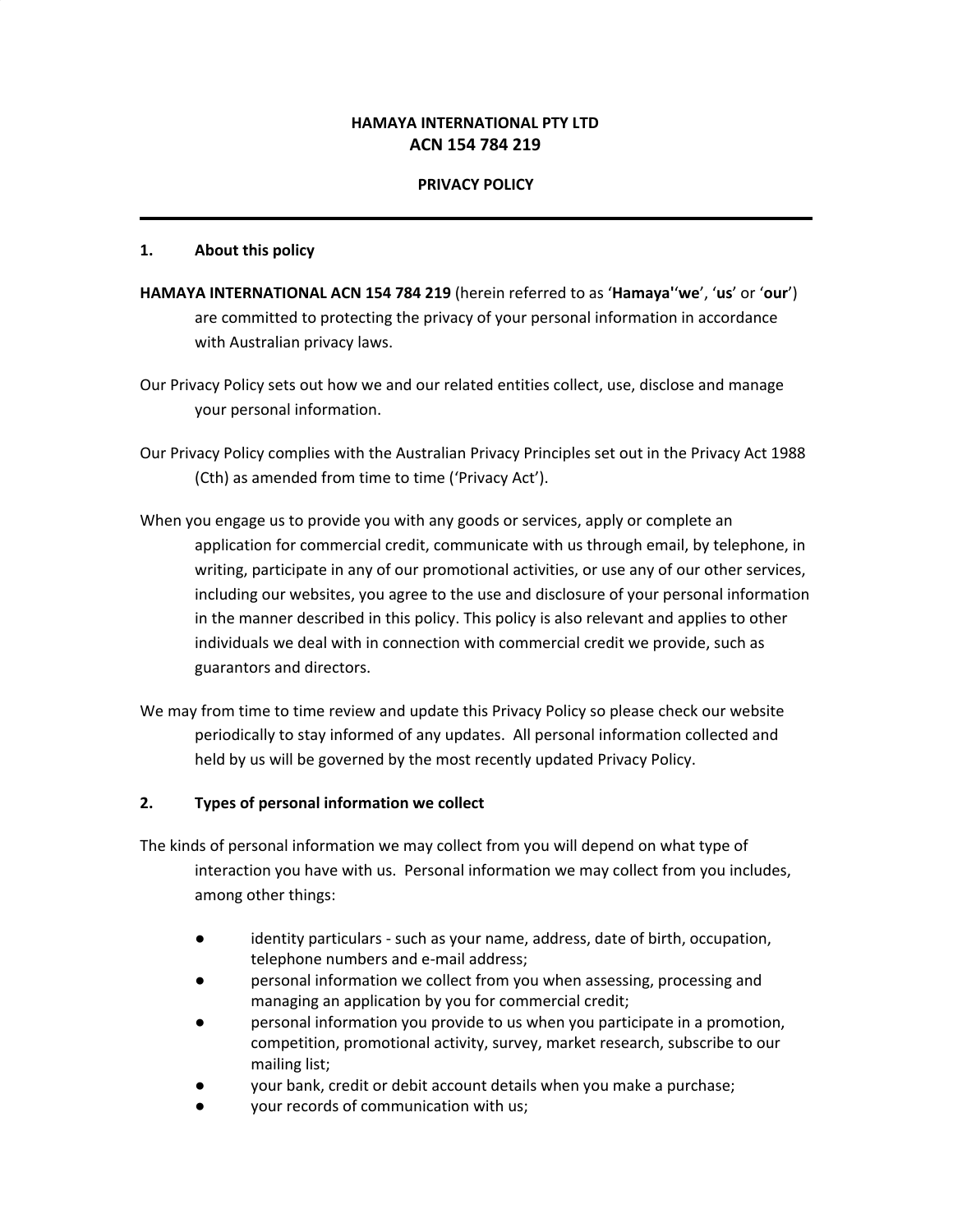● if you visit our website, your website usage information such as your IP address.

# **3. The purpose for collecting your personal information**

We will generally only collect and use your personal information for the primary purposes of:

- our general business operations;
- effectively providing you with our goods and services;
- where applicable, assessing and processing an application for commercial credit, and for administrative purposes in relation to the ongoing management of your commercial credit arrangement;
- communicating with you;
- responding to your inquires or complaints;
- meeting our legal and regulatory obligations;
- conducting, improving and developing a relationship with you;
- direct marketing (such as providing you with information about our products and promotional notices and offers); and
- improving our websites.

Your personal information is only collected by lawful and fair means and where practicable, only from you or from a person acting or authorised to act on your behalf. Where you have applied for commercial credit account with us, we may also make enquiries in respect of commercial credit with third parties with your consent. This could include persons nominated by you as trade references, credit reporting bodies ("CRBs") and your bankers.

We will take reasonable steps to ensure that you are aware of:

- the likely use of the information;
- the right of access to the information;
- the identity and contact details of our employee/representative collecting your personal information;
- any law requiring collection of the information; and
- the main consequences of failure to provide your personal information.

## **4. How we may use and disclose your personal information**

We may **use** your personal information for:

- the primary purposes for which it was collected, such as those described above;
- assessing and processing an application for, or administrative and management of, and commercial credit account with us;
- administering and responding to your enquiry or feedback about our products and/or services;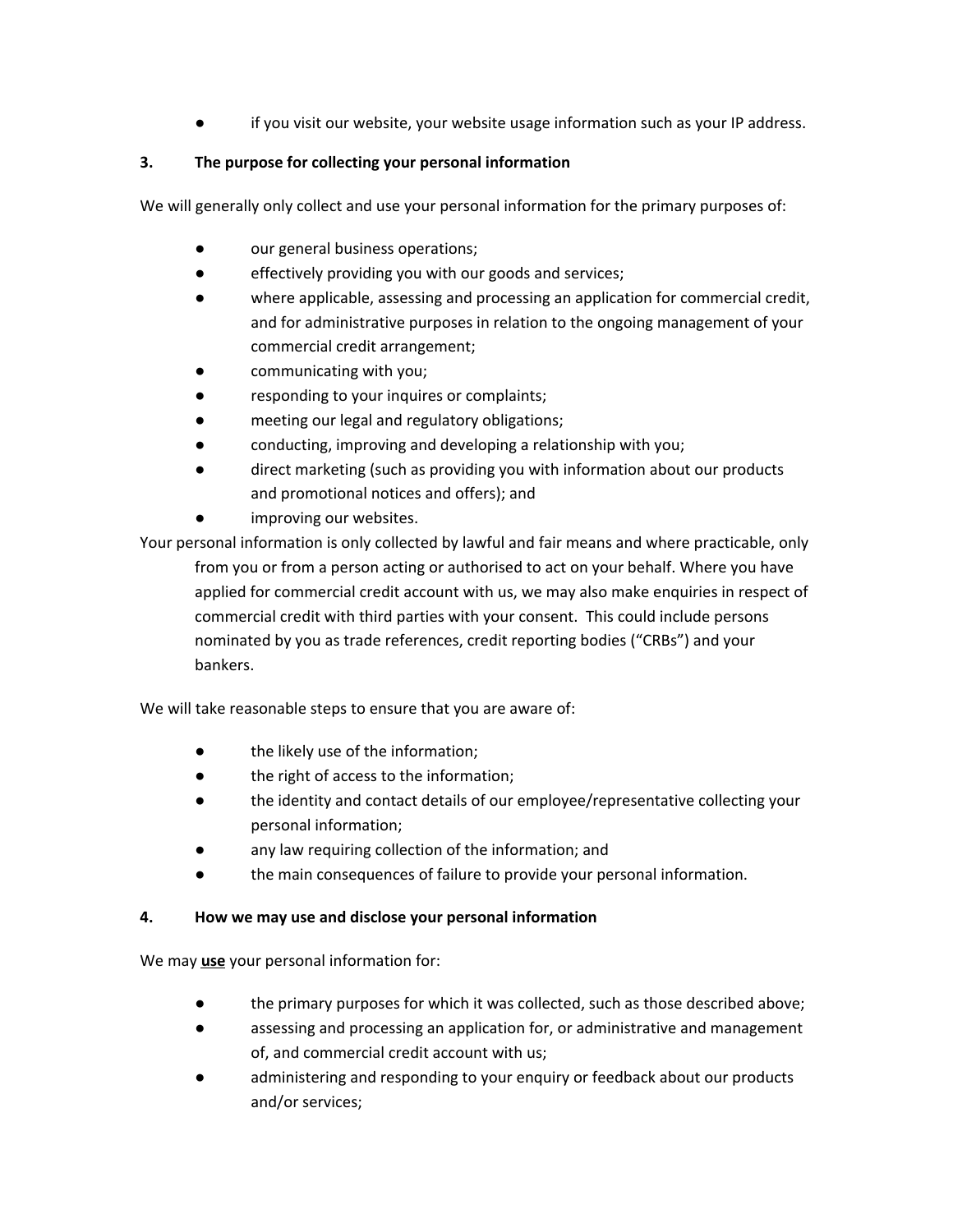- conducting, and allowing you to participate in, a promotion, competition, promotional activity, survey, market research or customer behavioural activity;
- promoting and marketing our current and future products and services to you, informing you of upcoming events and special promotions and offers and analysing our products and services so as to improve and develop new products and services (but giving you the opportunity to opt out of such direct marketing)
- improving the operation of our websites.

We may **disclose** personal information we collect from you:

- to our related companies, suppliers, consultants, contractors or agents for the primary proposes for which it was collected or for other purposes directly related to the purpose for which the personal information is collected. For example, your name and telephone number may be disclosed to our supplier to enable that supplier to respond to your request for information about a particular product;
- for direct marketing by, but giving you the opportunity to opt out of such direct marketing; We will include our contact details in any direct marketing.
- to relevant Federal, State, Territory medical, health and safety authorities (as required);
- where the law requires or authorises us to do so;
- to others that you have been informed of at the time any personal information is collected from you;
- with your consent (express or implied), to others.

Where the Privacy Act permits us to do so, we may also disclose your credit related information (in respect of commercial credit) to CRBs such as Veda or Dunn & Bradstreet, if you apply for commercial credit or request to increase in your commercial credit limit with Hamaya.

Where Hamaya collects information that we are likely to disclose to a CRB, please note:

- the CRBs may include that information in reports provided to Hamaya to assist it to assess your creditworthiness;
- if you fail to meet payment obligations in relation to commercial credit or commit a serious credit infringement, Hamaya may be entitled to disclose this to the CRB;
- if you are an individual you may access information from Hamaya in accordance with this privacy policy and may access this information for the purpose of requesting Hamaya to correct the information or make a complaint to Hamaya.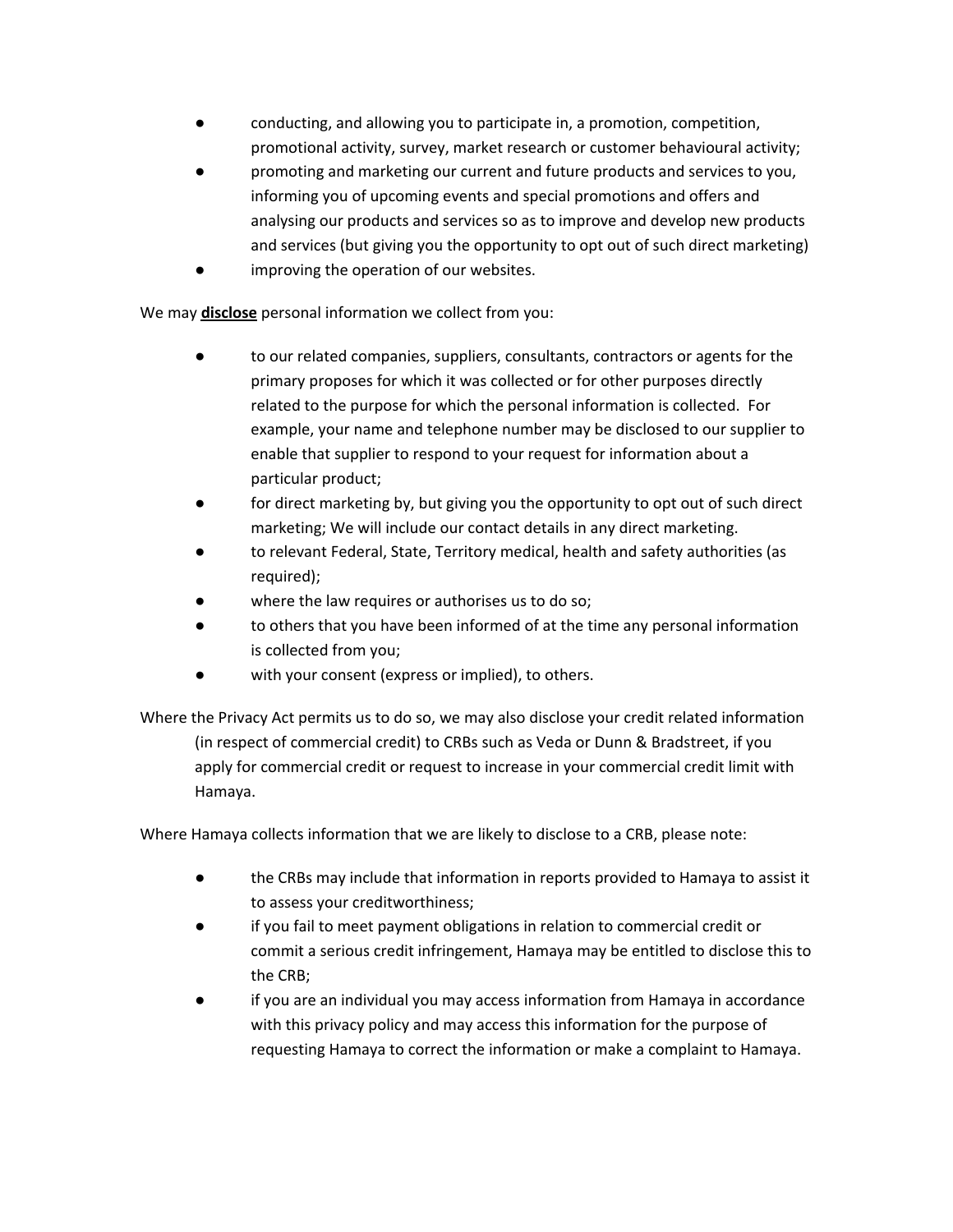- will only disclose personal information to CRBs where Hamaya is a member of a recognised External Dispute Resolution Scheme ('EDR Scheme'). If Hamaya disclosing your personal information to CRBs, we will provide you written notice prior to that disclosure, as well as the details of the recognised EDR Scheme.
- We do not disclose your personal information for any secondary purposes unless your consent has been given or as required by law, and we will not sell or license any personal information that we collect from you.

### **5. How your personal information is stored and secured**

- We take reasonable steps to protect your personal information from loss, misuse or unauthorised access by restricting access to the information in electronic format and by appropriate physical and communications security.
- If a substantial data breach has or may have occurred (for example, your personal information was shared with unauthorised persons) we will notify you as soon as is practicable.
- We only keep your personal information for as long as it is required for the purpose for which it was collected or as otherwise required by law. We will take appropriate measures to destroy or permanently de-identity your personal information if we no longer need to retain it. These measures may vary depending on the type of information concerned, the way it was collected and how it was stored.

## **6. Using our Website and Cookies**

- As with most websites, when you visit our website or use an application on our website, we may record anonymous information such as IP address, time, date, referring URL, pages accessed and documents downloaded type of browser and operating system.
- We also use "cookies". A cookie is a small file that stays on your computer until, depending on whether it is a sessional or persistent cookie, you turn your computer off or it expires. Cookies may collect and store your personal information. You may adjust your internet browser to disable cookies. If cookies are disabled you may still use our website, but the website may be limited in the use of some of the features.
- Our website may also contain links to or from other websites. We are not responsible for the privacy practices of other websites. This privacy policy applies only to the information we collect on our website. We encourage you to read the privacy policies of other websites you link to from our website.

## **7. Marketing and Opting-Out**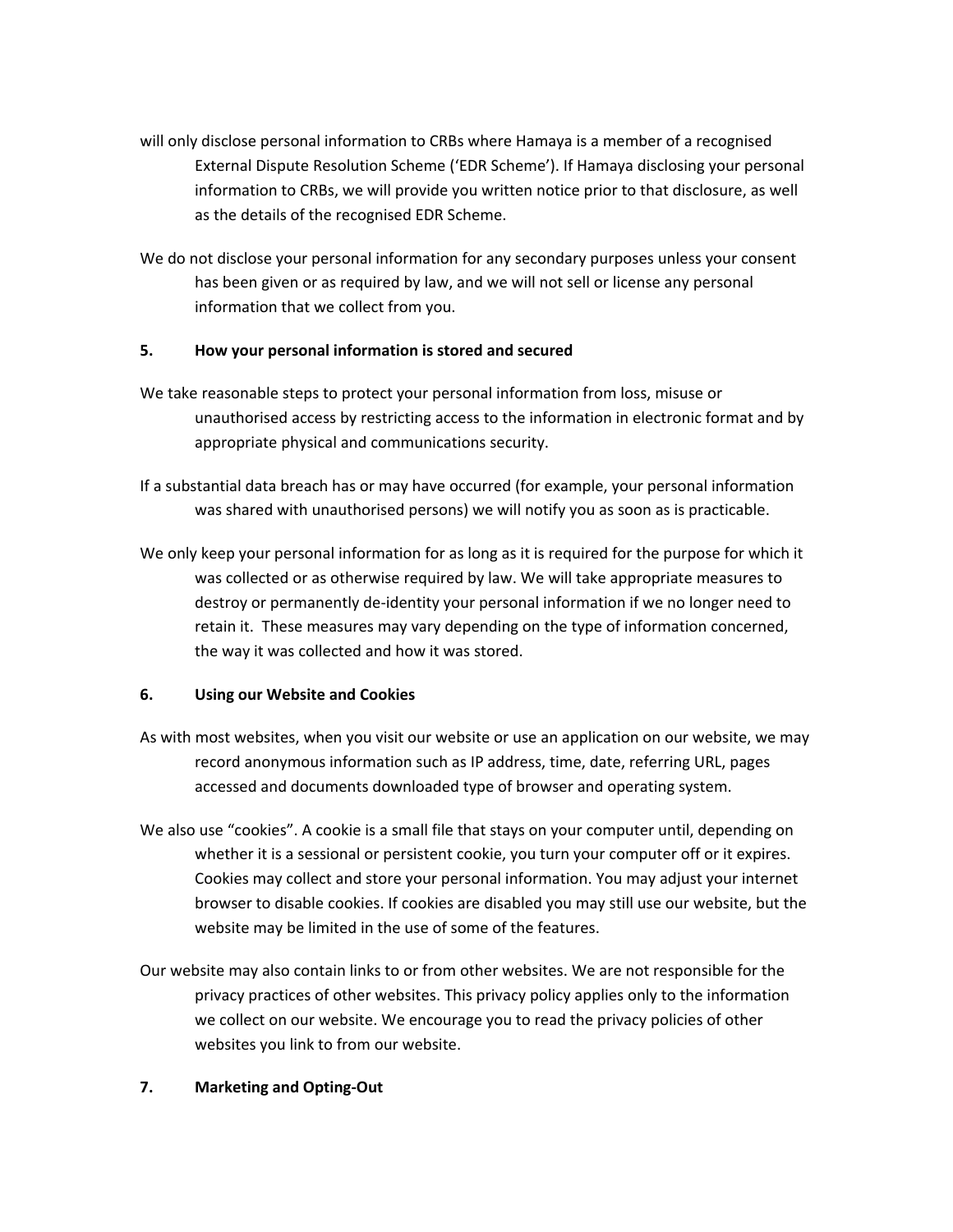We may use your personal information for:

- promoting and marketing of our current and future products and services;
- informing you of upcoming events and special promotions and offers; and
- analysing our products and services so as to improve and develop new products and services.

We may exchange your personal information between our related entities and so they can also assist in the marketing of our products and services to you.

We will only offer you products or services, where we reasonably believe that they could be of interest or benefit to you.

At the point we collect information from you, you may be asked to "opt in" to consent to us using or disclosing your personal information. You will generally be given the opportunity to "opt out" from receiving marketing communications from us. You may "opt out" from receiving these communications by clicking on an unsubscribe link at the end of an email or by contacting us with this request.

### **8. Cross border disclosure**

Your personal information may also be processed by, or disclosed to employees, representatives, or other third parties operating outside of Australia who work for, or are engaged by us in other countries, including France. For example, we may use a server hosted overseas to store data, which may include your personal information.

- We will take reasonable steps, in the circumstances, before your personal information is disclosed to an overseas recipient, to ensure that the overseas recipient does not breach privacy laws in relation to your personal information ('the reasonable steps').
- The reasonable steps may not apply if you consent to the disclosure of your personal information to an overseas recipient and we reasonably believe that the overseas receipt is subject to laws that are suitability similar to privacy laws in Australia.
- If you consent to the disclosure of your personal information to an overseas recipient, the overseas recipient may not be accountable under the Privacy Act, and you will not be able to seek redress for breaches under the Privacy Act.

### **9. Accurate and up-to-date information**

We take reasonable steps to ensure your personal information is accurate, up-to-date and not misleading by updating its records whenever true and correct changes to the data come to its attention.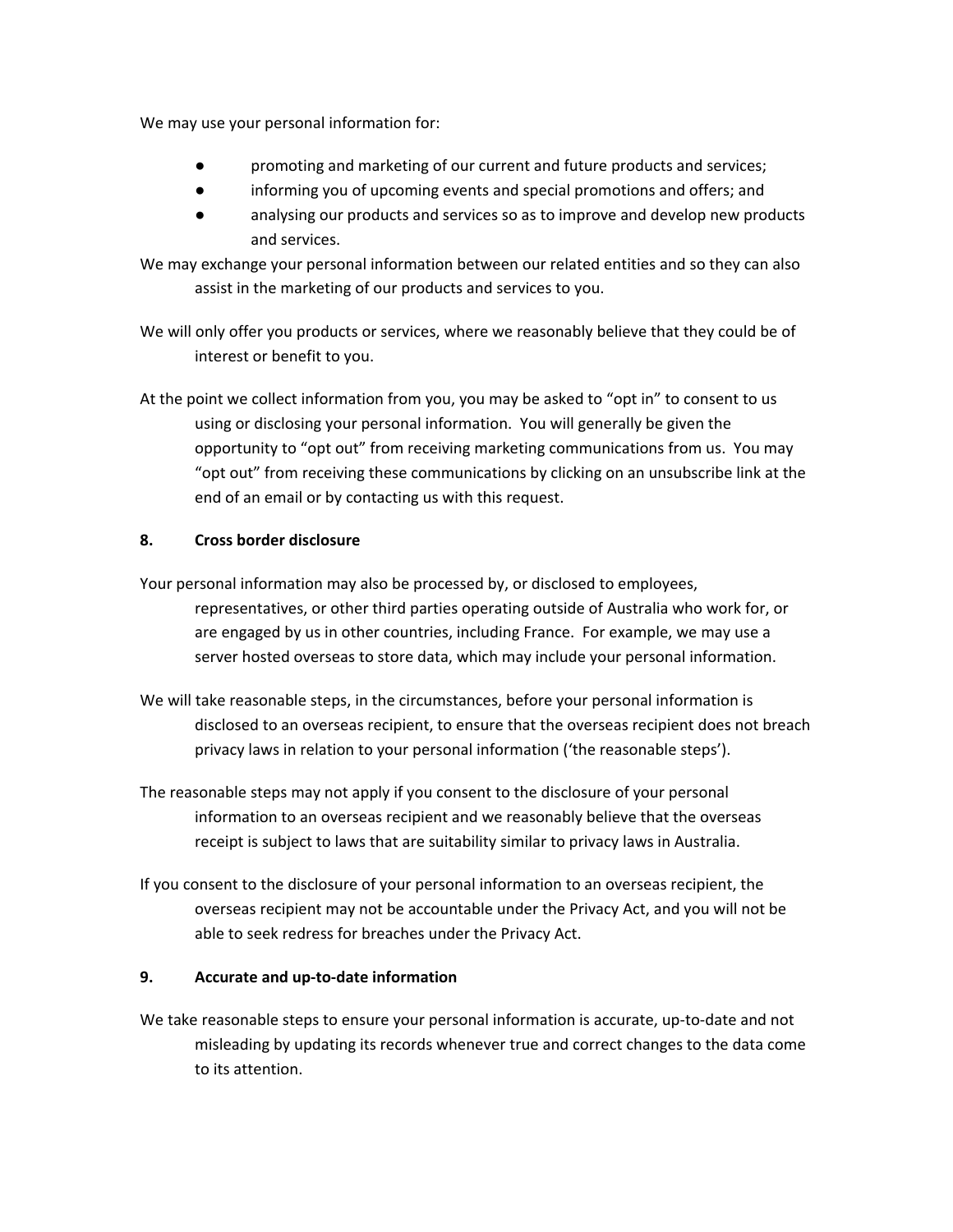- If you believe your information is incorrect, incomplete or not current, you can request that we update this information by contacting our Privacy Officer. To contact our Privacy Officer please see contact details below in paragraph 16.
- We will correct information we hold about you if we discover, or you are able to show to a reasonable standard, the information is incorrect. If you seek correction and we disagree that the information is incorrect, we will provide you with its reasons for taking that view.
- We disregard information that seems likely to be inaccurate or out-of-date by reason of the time that has elapsed since it was collected or by reason of any other information in our possession.

### **10. Access to your personal information**

- We acknowledge that you have a general right of access to information concerning you, and to have inaccurate information corrected. You can access the personal information we hold about you by contacting our Privacy Officer. If access is refused to your personal information for reasons permitted by the Privacy Act, we will give you a notice explaining our decision to the extent practicable and your options.
- To contact our Privacy Officer please see contact details below. If you make an access request, we may ask you to verify your identity and put your request in writing for security reasons. We may charge a reasonable administration fee to cover the costs of meeting your request. We will reply to your request for access within 30 days of notification by you.

### **11. Dealing with unsolicited information**

We take all reasonable steps to ensure that all unsolicited information is destroyed or de-identified immediately.

## **12. Anonymity when dealing with us**

Only where it practicable to do so, we may allow you the option not to identify yourself when dealing with us.

## **13. Collecting sensitive information**

Hamaya does not collect sensitive information, unless it is specifically relevant and necessary for the purpose of our business activities and functions, and your consent is first obtained. All sensitive information that is collected is used in accordance with this privacy policy.